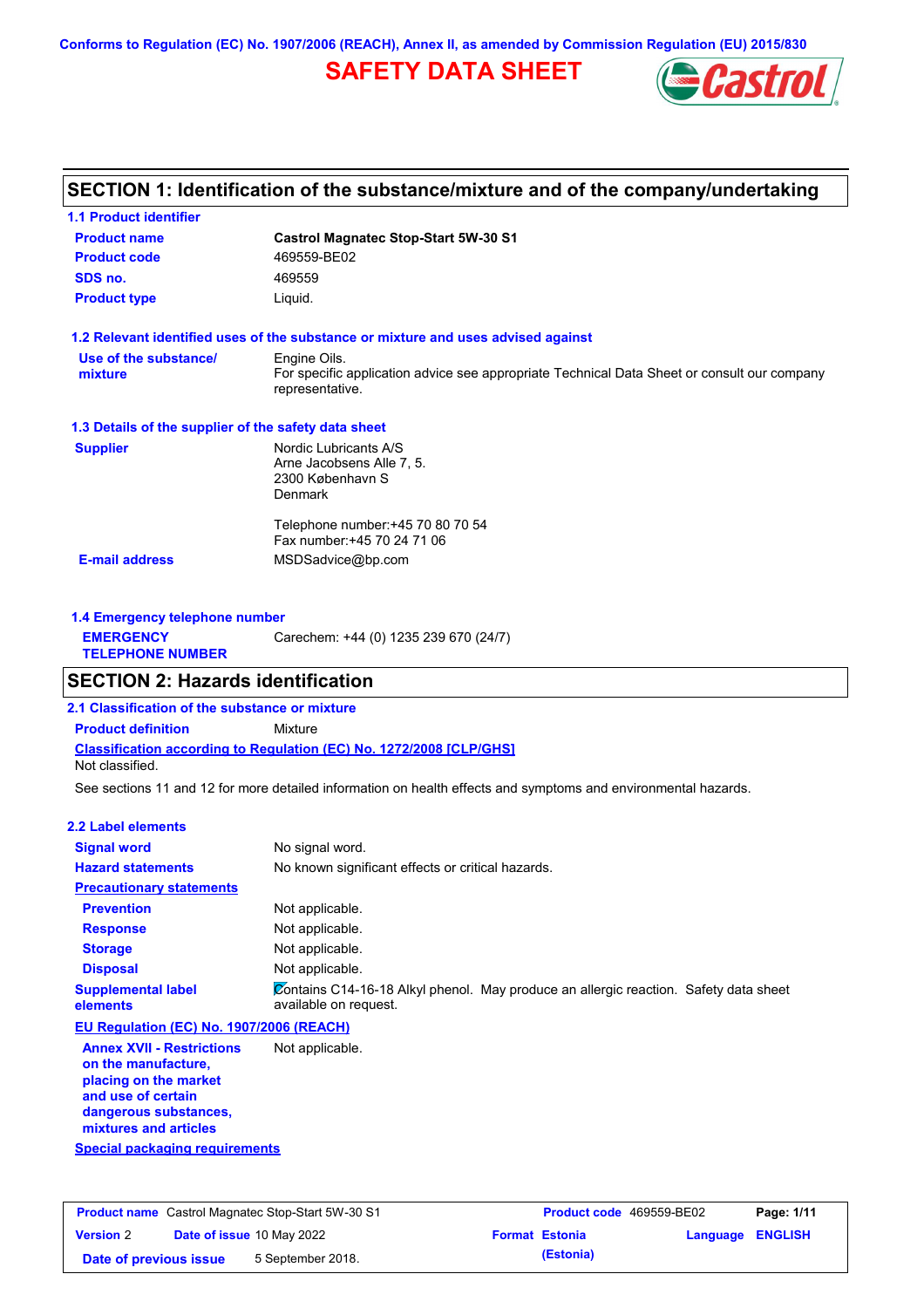# **SECTION 2: Hazards identification**

| <b>Containers to be fitted</b><br>with child-resistant<br>fastenings                                                     | Not applicable.                                                                                                                                                                                                          |
|--------------------------------------------------------------------------------------------------------------------------|--------------------------------------------------------------------------------------------------------------------------------------------------------------------------------------------------------------------------|
| <b>Tactile warning of danger</b>                                                                                         | Not applicable.                                                                                                                                                                                                          |
| 2.3 Other hazards                                                                                                        |                                                                                                                                                                                                                          |
| <b>Results of PBT and vPvB</b><br>assessment                                                                             | Product does not meet the criteria for PBT or vPvB according to Regulation (EC) No. 1907/2006,<br>Annex XIII.                                                                                                            |
| <b>Product meets the criteria</b><br>for PBT or vPvB according<br>to Regulation (EC) No.<br><b>1907/2006, Annex XIII</b> | This mixture does not contain any substances that are assessed to be a PBT or a vPvB.                                                                                                                                    |
| Other hazards which do<br>not result in classification                                                                   | Defatting to the skin.<br>USED ENGINE OILS<br>Used engine oil may contain hazardous components which have the potential to cause skin<br>cancer.<br>See Toxicological Information, section 11 of this Safety Data Sheet. |

## **SECTION 3: Composition/information on ingredients**

### **3.2 Mixtures**

Mixture **Product definition**

| $H$ ighly refined base oil (IP 346 DMSO extract < 3%). Proprietary performance additives. |                                                                                      |             |                                               |             |  |
|-------------------------------------------------------------------------------------------|--------------------------------------------------------------------------------------|-------------|-----------------------------------------------|-------------|--|
| <b>Product/ingredient</b><br>name                                                         | <b>Identifiers</b>                                                                   | %           | <b>Regulation (EC) No.</b><br>1272/2008 [CLP] | <b>Type</b> |  |
| Lubricating oils (petroleum), C20-50,<br>hydrotreated neutral oil-based                   | REACH #: 01-2119474889-13<br>EC: 276-738-4<br>CAS: 72623-87-1<br>Index: 649-483-00-5 | $≥25 - ≤50$ | Asp. Tox. 1, H304                             | $[1]$       |  |
| C14-16-18 Alkyl phenol                                                                    | REACH #: 01-2119498288-19                                                            | ≤0.3        | Skin Sens. 1B, H317<br>STOT RE 2. H373        | $[1]$       |  |

**See Section 16 for the full text of the H statements declared above.**

**Type** 

[1] Substance classified with a health or environmental hazard

[2] Substance with a workplace exposure limit

[3] Substance meets the criteria for PBT according to Regulation (EC) No. 1907/2006, Annex XIII

[4] Substance meets the criteria for vPvB according to Regulation (EC) No. 1907/2006, Annex XIII

[5] Substance of equivalent concern

[6] Additional disclosure due to company policy

Occupational exposure limits, if available, are listed in Section 8.

### **SECTION 4: First aid measures**

# **4.1 Description of first aid measures**

| Eye contact                       | In case of contact, immediately flush eyes with plenty of water for at least 15 minutes. Eyelids<br>should be held away from the eyeball to ensure thorough rinsing. Check for and remove any<br>contact lenses. Get medical attention.           |
|-----------------------------------|---------------------------------------------------------------------------------------------------------------------------------------------------------------------------------------------------------------------------------------------------|
| <b>Skin contact</b>               | Wash skin thoroughly with soap and water or use recognised skin cleanser. Remove<br>contaminated clothing and shoes. Wash clothing before reuse. Clean shoes thoroughly before<br>reuse. Get medical attention if irritation develops.            |
| <b>Inhalation</b>                 | Finhaled, remove to fresh air. In case of inhalation of decomposition products in a fire,<br>symptoms may be delayed. The exposed person may need to be kept under medical<br>surveillance for 48 hours. Get medical attention if symptoms occur. |
| <b>Ingestion</b>                  | Do not induce vomiting unless directed to do so by medical personnel. Get medical attention if<br>symptoms occur.                                                                                                                                 |
| <b>Protection of first-aiders</b> | No action shall be taken involving any personal risk or without suitable training.                                                                                                                                                                |

### **4.2 Most important symptoms and effects, both acute and delayed**

See Section 11 for more detailed information on health effects and symptoms.

### **Potential acute health effects**

**Inhalation** Exposure to decomposition products may cause a health hazard. Serious effects may be delayed following exposure.

| <b>Product name</b> Castrol Magnatec Stop-Start 5W-30 S1 |  | <b>Product code</b> 469559-BE02  |  | Page: 2/11            |                         |  |
|----------------------------------------------------------|--|----------------------------------|--|-----------------------|-------------------------|--|
| <b>Version 2</b>                                         |  | <b>Date of issue 10 May 2022</b> |  | <b>Format Estonia</b> | <b>Language ENGLISH</b> |  |
| Date of previous issue                                   |  | 5 September 2018.                |  | (Estonia)             |                         |  |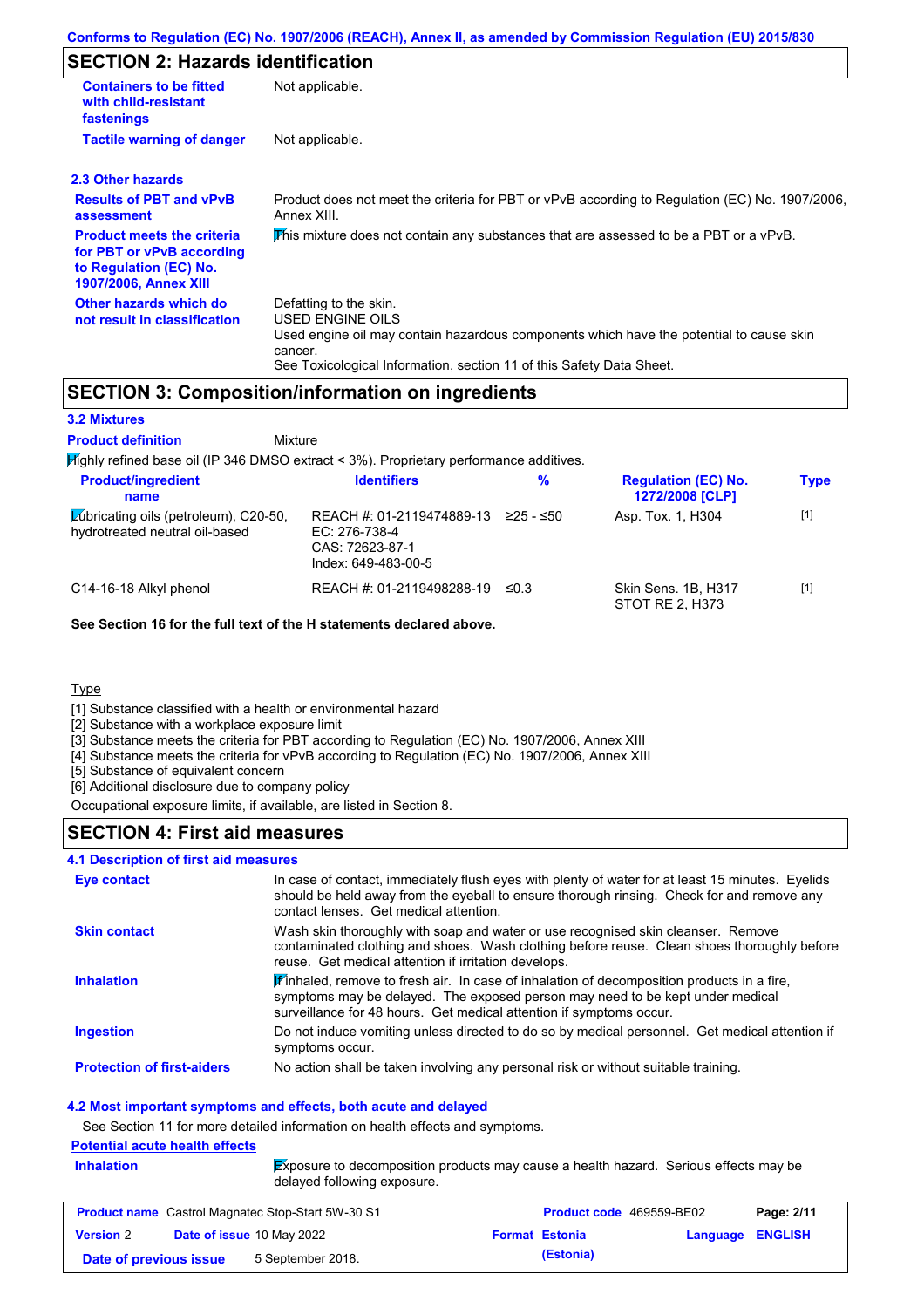## **SECTION 4: First aid measures**

| <b>Ingestion</b>    | No known significant effects or critical hazards.                                                                 |
|---------------------|-------------------------------------------------------------------------------------------------------------------|
| <b>Skin contact</b> | Defatting to the skin. May cause skin dryness and irritation.                                                     |
| <b>Eye contact</b>  | No known significant effects or critical hazards.                                                                 |
|                     | Delayed and immediate effects as well as chronic effects from short and long-term exposure                        |
| <b>Inhalation</b>   | Overexposure to the inhalation of airborne droplets or aerosols may cause irritation of the<br>respiratory tract. |
| <b>Ingestion</b>    | Ingestion of large quantities may cause nausea and diarrhoea.                                                     |
| <b>Skin contact</b> | Prolonged or repeated contact can defat the skin and lead to irritation and/or dermatitis.                        |
| Eye contact         | Potential risk of transient stinging or redness if accidental eye contact occurs.                                 |
|                     |                                                                                                                   |
|                     |                                                                                                                   |

### **4.3 Indication of any immediate medical attention and special treatment needed**

| <b>Notes to physician</b> | Treatment should in general be symptomatic and directed to relieving any effects.   |
|---------------------------|-------------------------------------------------------------------------------------|
|                           | In case of inhalation of decomposition products in a fire, symptoms may be delayed. |
|                           | The exposed person may need to be kept under medical surveillance for 48 hours.     |

## **SECTION 5: Firefighting measures**

| 5.1 Extinguishing media                                   |                                                                                                                                                                                                                                                                                           |
|-----------------------------------------------------------|-------------------------------------------------------------------------------------------------------------------------------------------------------------------------------------------------------------------------------------------------------------------------------------------|
| <b>Suitable extinguishing</b><br>media                    | In case of fire, use foam, dry chemical or carbon dioxide extinguisher or spray.                                                                                                                                                                                                          |
| <b>Unsuitable extinguishing</b><br>media                  | Do not use water jet. The use of a water jet may cause the fire to spread by splashing the<br>burning product.                                                                                                                                                                            |
| 5.2 Special hazards arising from the substance or mixture |                                                                                                                                                                                                                                                                                           |
| <b>Hazards from the</b><br>substance or mixture           | In a fire or if heated, a pressure increase will occur and the container may burst.                                                                                                                                                                                                       |
| <b>Hazardous combustion</b><br>products                   | Combustion products may include the following:<br>carbon oxides (CO, CO <sub>2</sub> ) (carbon monoxide, carbon dioxide)<br>metal oxide/oxides<br>nitrogen oxides (NO, NO <sub>2</sub> etc.)                                                                                              |
| 5.3 Advice for firefighters                               |                                                                                                                                                                                                                                                                                           |
| <b>Special precautions for</b><br>fire-fighters           | No action shall be taken involving any personal risk or without suitable training. Promptly<br>isolate the scene by removing all persons from the vicinity of the incident if there is a fire.                                                                                            |
| <b>Special protective</b><br>equipment for fire-fighters  | Fire-fighters should wear appropriate protective equipment and self-contained breathing<br>apparatus (SCBA) with a full face-piece operated in positive pressure mode. Clothing for fire-<br>fighters (including helmets, protective boots and gloves) conforming to European standard EN |

## **SECTION 6: Accidental release measures**

**6.2 Environmental precautions** Stop leak if without risk. Move containers from spill area. Prevent entry into sewers, water courses, basements or confined areas. Contain and collect spillage with non-combustible, absorbent material e.g. sand, earth, vermiculite or diatomaceous earth and place in container for disposal according to local regulations. Dispose of via a licensed waste disposal contractor. Avoid dispersal of spilt material and runoff and contact with soil, waterways, drains and sewers. Inform the relevant authorities if the product has caused environmental pollution (sewers, waterways, soil or air). **Large spill** Stop leak if without risk. Move containers from spill area. Absorb with an inert material and place in an appropriate waste disposal container. Dispose of via a licensed waste disposal contractor. **Small spill 6.3 Methods and material for containment and cleaning up 6.1 Personal precautions, protective equipment and emergency procedures For non-emergency personnel For emergency responders** No action shall be taken involving any personal risk or without suitable training. Evacuate surrounding areas. Keep unnecessary and unprotected personnel from entering. Do not touch or walk through spilt material. Floors may be slippery; use care to avoid falling. Put on appropriate personal protective equipment. If specialised clothing is required to deal with the spillage, take note of any information in Section 8 on suitable and unsuitable materials. See also the information in "For nonemergency personnel".

469 will provide a basic level of protection for chemical incidents.

| <b>Product name</b> Castrol Magnatec Stop-Start 5W-30 S1 |  | Product code 469559-BE02         |  | Page: 3/11            |                         |  |
|----------------------------------------------------------|--|----------------------------------|--|-----------------------|-------------------------|--|
| <b>Version 2</b>                                         |  | <b>Date of issue 10 May 2022</b> |  | <b>Format Estonia</b> | <b>Language ENGLISH</b> |  |
| Date of previous issue                                   |  | 5 September 2018.                |  | (Estonia)             |                         |  |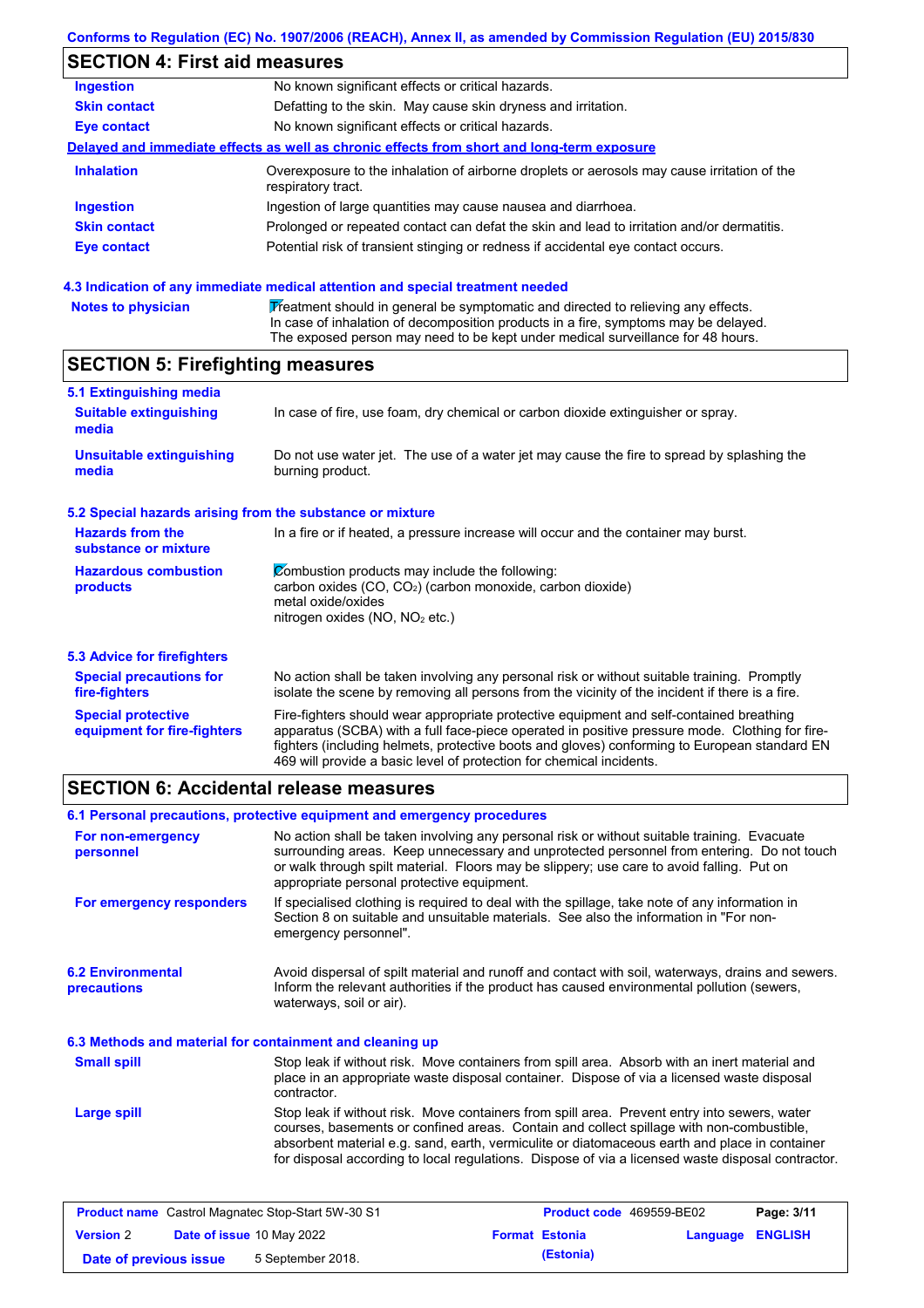## **SECTION 6: Accidental release measures**

| 6.4 Reference to other | See Section 1 for emergency contact information.                            |
|------------------------|-----------------------------------------------------------------------------|
| sections               | See Section 5 for firefighting measures.                                    |
|                        | See Section 8 for information on appropriate personal protective equipment. |
|                        | See Section 12 for environmental precautions.                               |
|                        | See Section 13 for additional waste treatment information.                  |

## **SECTION 7: Handling and storage**

| 7.1 Precautions for safe handling                                                    |                                                                                                                                                                                                                                                                                                                                                                                                                                                                                          |
|--------------------------------------------------------------------------------------|------------------------------------------------------------------------------------------------------------------------------------------------------------------------------------------------------------------------------------------------------------------------------------------------------------------------------------------------------------------------------------------------------------------------------------------------------------------------------------------|
| <b>Protective measures</b>                                                           | Put on appropriate personal protective equipment.                                                                                                                                                                                                                                                                                                                                                                                                                                        |
| <b>Advice on general</b><br>occupational hygiene                                     | Eating, drinking and smoking should be prohibited in areas where this material is handled,<br>stored and processed. Wash thoroughly after handling. Remove contaminated clothing and<br>protective equipment before entering eating areas. See also Section 8 for additional<br>information on hygiene measures.                                                                                                                                                                         |
| <b>7.2 Conditions for safe</b><br>storage, including any<br><i>incompatibilities</i> | Store in accordance with local regulations. Store in a dry, cool and well-ventilated area, away<br>from incompatible materials (see Section 10). Keep away from heat and direct sunlight. Keep<br>container tightly closed and sealed until ready for use. Containers that have been opened must<br>be carefully resealed and kept upright to prevent leakage. Store and use only in equipment/<br>containers designed for use with this product. Do not store in unlabelled containers. |
| <b>Not suitable</b>                                                                  | Prolonged exposure to elevated temperature.                                                                                                                                                                                                                                                                                                                                                                                                                                              |
| 7.3 Specific end use(s)                                                              |                                                                                                                                                                                                                                                                                                                                                                                                                                                                                          |
| <b>Recommendations</b>                                                               | See section 1.2 and Exposure scenarios in annex, if applicable.                                                                                                                                                                                                                                                                                                                                                                                                                          |
|                                                                                      | CECTION 0. Evacours controlains regard protection                                                                                                                                                                                                                                                                                                                                                                                                                                        |

# **SECTION 8: Exposure controls/personal protection**

### **8.1 Control parameters**

#### **Occupational exposure limits** No exposure limit value known.

Whilst specific OELs for certain components may be shown in this section, other components may be present in any mist, vapour or dust produced. Therefore, the specific OELs may not be applicable to the product as a whole and are provided for guidance only.

**Recommended monitoring procedures**

If this product contains ingredients with exposure limits, personal, workplace atmosphere or biological monitoring may be required to determine the effectiveness of the ventilation or other control measures and/or the necessity to use respiratory protective equipment. Reference should be made to monitoring standards, such as the following: European Standard EN 689 (Workplace atmospheres - Guidance for the assessment of exposure by inhalation to chemical agents for comparison with limit values and measurement strategy) European Standard EN 14042 (Workplace atmospheres - Guide for the application and use of procedures for the assessment of exposure to chemical and biological agents) European Standard EN 482 (Workplace atmospheres - General requirements for the performance of procedures for the measurement of chemical agents) Reference to national guidance documents for methods for the determination of hazardous substances will also be required.

### **Derived No Effect Level**

No DNELs/DMELs available.

### **Predicted No Effect Concentration**

No PNECs available

| <b>Appropriate engineering</b><br><b>controls</b>        | Provide exhaust ventilation or other engineering controls to keep the relevant airborne<br>concentrations below their respective occupational exposure limits.<br>All activities involving chemicals should be assessed for their risks to health, to ensure<br>exposures are adequately controlled. Personal protective equipment should only be considered<br>after other forms of control measures (e.g. engineering controls) have been suitably evaluated.<br>Personal protective equipment should conform to appropriate standards, be suitable for use, be<br>kept in good condition and properly maintained.<br>Your supplier of personal protective equipment should be consulted for advice on selection and<br>appropriate standards. For further information contact your national organisation for standards. |                                 |          |                |
|----------------------------------------------------------|----------------------------------------------------------------------------------------------------------------------------------------------------------------------------------------------------------------------------------------------------------------------------------------------------------------------------------------------------------------------------------------------------------------------------------------------------------------------------------------------------------------------------------------------------------------------------------------------------------------------------------------------------------------------------------------------------------------------------------------------------------------------------------------------------------------------------|---------------------------------|----------|----------------|
|                                                          | The final choice of protective equipment will depend upon a risk assessment. It is important to<br>ensure that all items of personal protective equipment are compatible.                                                                                                                                                                                                                                                                                                                                                                                                                                                                                                                                                                                                                                                  |                                 |          |                |
| <b>Individual protection measures</b>                    |                                                                                                                                                                                                                                                                                                                                                                                                                                                                                                                                                                                                                                                                                                                                                                                                                            |                                 |          |                |
| <b>Hygiene measures</b>                                  | Wash hands, forearms and face thoroughly after handling chemical products, before eating,<br>smoking and using the lavatory and at the end of the working period. Ensure that eyewash<br>stations and safety showers are close to the workstation location.                                                                                                                                                                                                                                                                                                                                                                                                                                                                                                                                                                |                                 |          |                |
| <b>Respiratory protection</b>                            |                                                                                                                                                                                                                                                                                                                                                                                                                                                                                                                                                                                                                                                                                                                                                                                                                            |                                 |          |                |
| <b>Product name</b> Castrol Magnatec Stop-Start 5W-30 S1 |                                                                                                                                                                                                                                                                                                                                                                                                                                                                                                                                                                                                                                                                                                                                                                                                                            | <b>Product code</b> 469559-BE02 |          | Page: 4/11     |
| <b>Version 2</b><br>Date of issue 10 May 2022            |                                                                                                                                                                                                                                                                                                                                                                                                                                                                                                                                                                                                                                                                                                                                                                                                                            | <b>Format Estonia</b>           | Language | <b>ENGLISH</b> |

**Date of previous issue** 5 September 2018. **(Estonia)** (Estonia)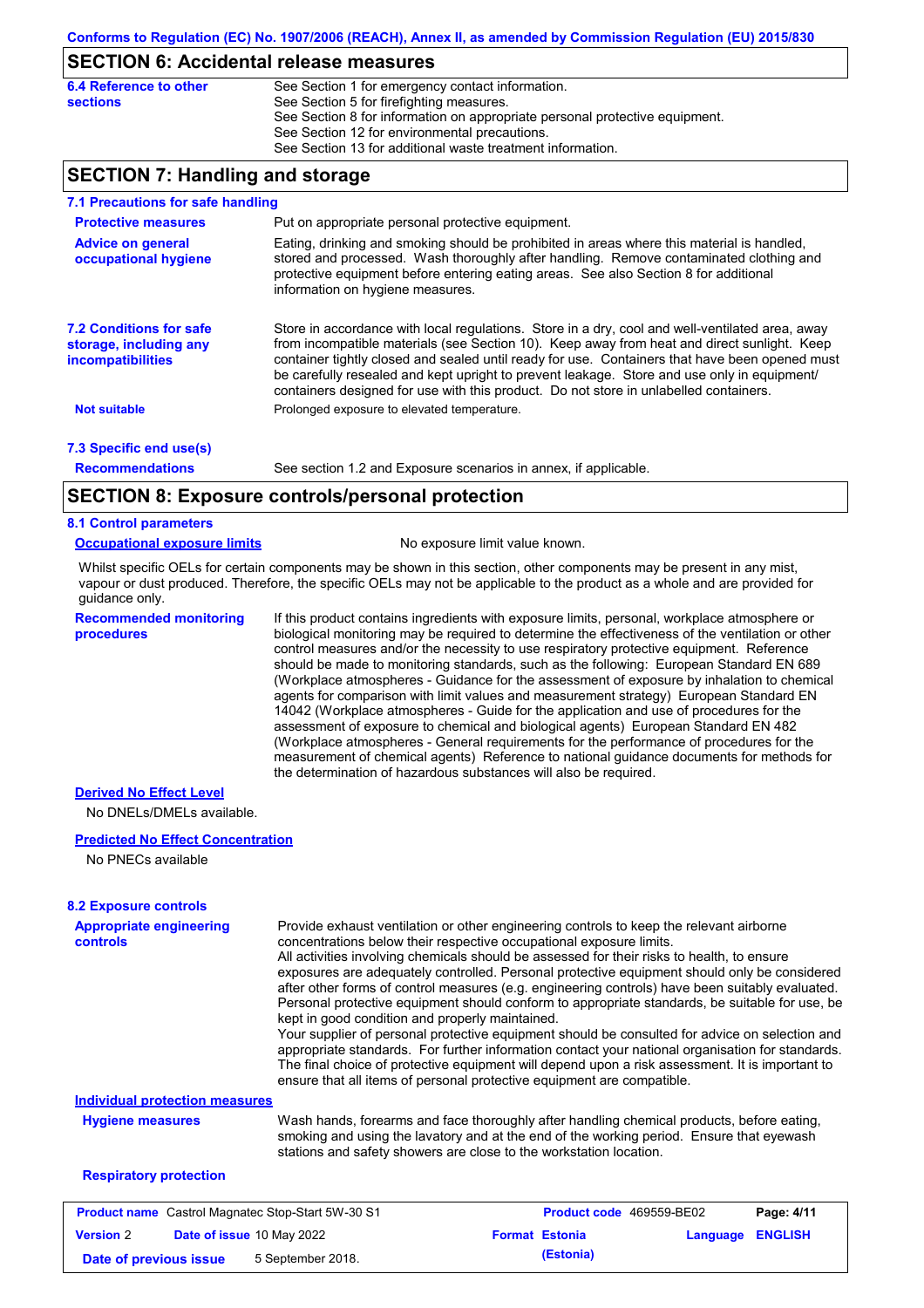# **SECTION 8: Exposure controls/personal protection**

|                            | In case of insufficient ventilation, wear suitable respiratory equipment.<br>The correct choice of respiratory protection depends upon the chemicals being handled, the<br>conditions of work and use, and the condition of the respiratory equipment. Safety procedures<br>should be developed for each intended application. Respiratory protection equipment should<br>therefore be chosen in consultation with the supplier/manufacturer and with a full assessment<br>of the working conditions.                                                                                                                                             |
|----------------------------|---------------------------------------------------------------------------------------------------------------------------------------------------------------------------------------------------------------------------------------------------------------------------------------------------------------------------------------------------------------------------------------------------------------------------------------------------------------------------------------------------------------------------------------------------------------------------------------------------------------------------------------------------|
| <b>Eye/face protection</b> | Safety glasses with side shields.                                                                                                                                                                                                                                                                                                                                                                                                                                                                                                                                                                                                                 |
| <b>Skin protection</b>     |                                                                                                                                                                                                                                                                                                                                                                                                                                                                                                                                                                                                                                                   |
| <b>Hand protection</b>     | <b>General Information:</b>                                                                                                                                                                                                                                                                                                                                                                                                                                                                                                                                                                                                                       |
|                            | Because specific work environments and material handling practices vary, safety procedures<br>should be developed for each intended application. The correct choice of protective gloves<br>depends upon the chemicals being handled, and the conditions of work and use. Most gloves<br>provide protection for only a limited time before they must be discarded and replaced (even the<br>best chemically resistant gloves will break down after repeated chemical exposures).                                                                                                                                                                  |
|                            | Gloves should be chosen in consultation with the supplier / manufacturer and taking account of<br>a full assessment of the working conditions.                                                                                                                                                                                                                                                                                                                                                                                                                                                                                                    |
|                            | Recommended: Nitrile gloves.<br><b>Breakthrough time:</b>                                                                                                                                                                                                                                                                                                                                                                                                                                                                                                                                                                                         |
|                            | Breakthrough time data are generated by glove manufacturers under laboratory test conditions<br>and represent how long a glove can be expected to provide effective permeation resistance. It<br>is important when following breakthrough time recommendations that actual workplace<br>conditions are taken into account. Always consult with your glove supplier for up-to-date<br>technical information on breakthrough times for the recommended glove type.<br>Our recommendations on the selection of gloves are as follows:                                                                                                                |
|                            | Continuous contact:                                                                                                                                                                                                                                                                                                                                                                                                                                                                                                                                                                                                                               |
|                            | Gloves with a minimum breakthrough time of 240 minutes, or >480 minutes if suitable gloves<br>can be obtained.<br>If suitable gloves are not available to offer that level of protection, gloves with shorter<br>breakthrough times may be acceptable as long as appropriate glove maintenance and<br>replacement regimes are determined and adhered to.                                                                                                                                                                                                                                                                                          |
|                            | Short-term / splash protection:                                                                                                                                                                                                                                                                                                                                                                                                                                                                                                                                                                                                                   |
|                            | Recommended breakthrough times as above.<br>It is recognised that for short-term, transient exposures, gloves with shorter breakthrough times<br>may commonly be used. Therefore, appropriate maintenance and replacement regimes must<br>be determined and rigorously followed.                                                                                                                                                                                                                                                                                                                                                                  |
|                            | <b>Glove Thickness:</b>                                                                                                                                                                                                                                                                                                                                                                                                                                                                                                                                                                                                                           |
|                            | For general applications, we recommend gloves with a thickness typically greater than 0.35 mm.                                                                                                                                                                                                                                                                                                                                                                                                                                                                                                                                                    |
|                            | It should be emphasised that glove thickness is not necessarily a good predictor of glove<br>resistance to a specific chemical, as the permeation efficiency of the glove will be dependent<br>on the exact composition of the glove material. Therefore, glove selection should also be based<br>on consideration of the task requirements and knowledge of breakthrough times.<br>Glove thickness may also vary depending on the glove manufacturer, the glove type and the<br>glove model. Therefore, the manufacturers' technical data should always be taken into account<br>to ensure selection of the most appropriate glove for the task. |
|                            | Note: Depending on the activity being conducted, gloves of varying thickness may be required<br>for specific tasks. For example:                                                                                                                                                                                                                                                                                                                                                                                                                                                                                                                  |
|                            | • Thinner gloves (down to 0.1 mm or less) may be required where a high degree of manual<br>dexterity is needed. However, these gloves are only likely to give short duration protection and<br>would normally be just for single use applications, then disposed of.                                                                                                                                                                                                                                                                                                                                                                              |
|                            | • Thicker gloves (up to 3 mm or more) may be required where there is a mechanical (as well<br>as a chemical) risk i.e. where there is abrasion or puncture potential.                                                                                                                                                                                                                                                                                                                                                                                                                                                                             |

| <b>Product name</b> Castrol Magnatec Stop-Start 5W-30 S1 |  |                                  | <b>Product code</b> 469559-BE02 |                       | Page: 5/11              |  |
|----------------------------------------------------------|--|----------------------------------|---------------------------------|-----------------------|-------------------------|--|
| <b>Version 2</b>                                         |  | <b>Date of issue 10 May 2022</b> |                                 | <b>Format Estonia</b> | <b>Language ENGLISH</b> |  |
| Date of previous issue                                   |  | 5 September 2018.                |                                 | (Estonia)             |                         |  |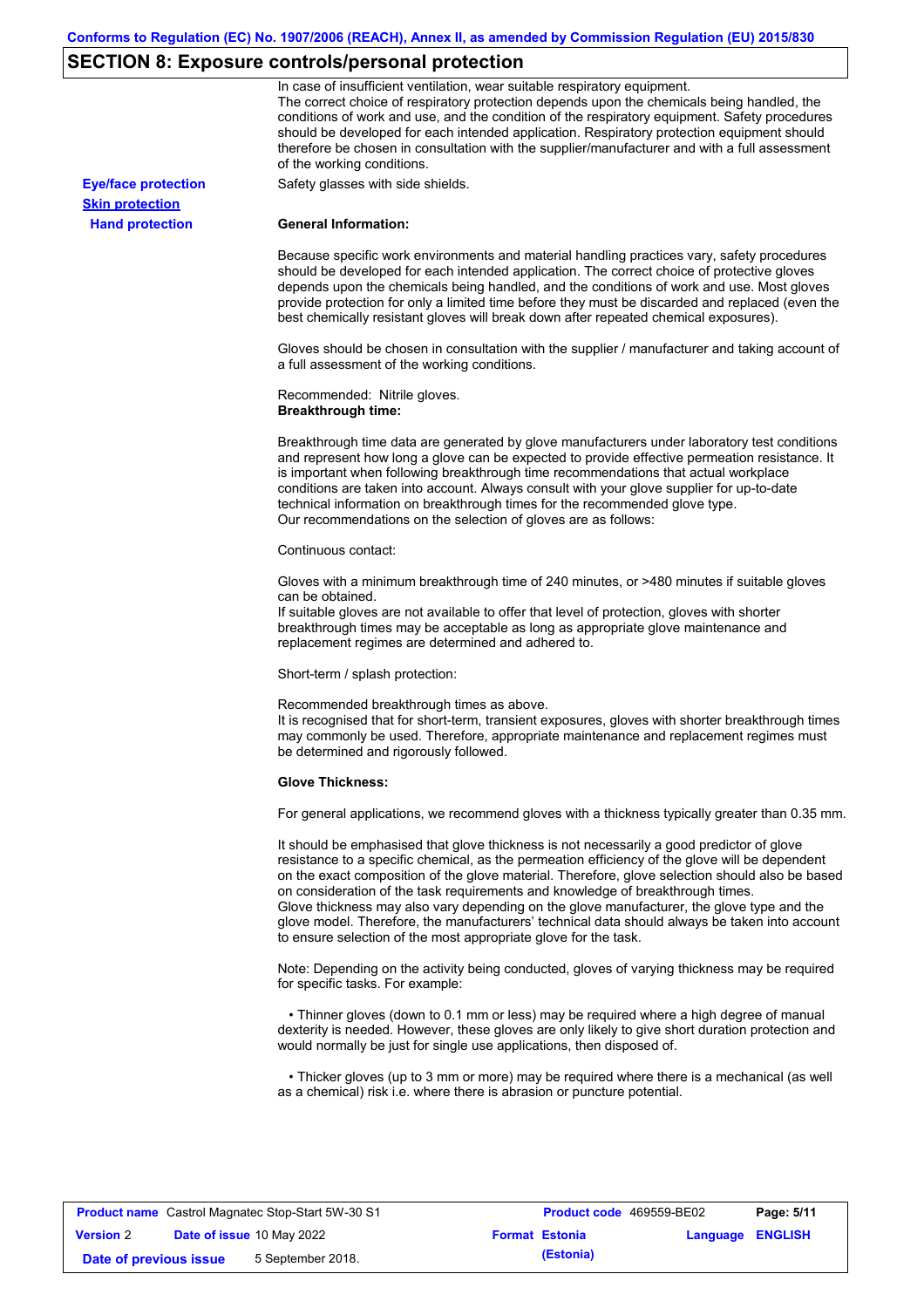# **SECTION 8: Exposure controls/personal protection**

| <b>Skin and body</b>                             | Use of protective clothing is good industrial practice.                                                                                                                                                                                                                                                                                                                                                                                                                                               |
|--------------------------------------------------|-------------------------------------------------------------------------------------------------------------------------------------------------------------------------------------------------------------------------------------------------------------------------------------------------------------------------------------------------------------------------------------------------------------------------------------------------------------------------------------------------------|
|                                                  | Personal protective equipment for the body should be selected based on the task being<br>performed and the risks involved and should be approved by a specialist before handling this<br>product.<br>Cotton or polyester/cotton overalls will only provide protection against light superficial<br>contamination that will not soak through to the skin. Overalls should be laundered on a regular<br>basis. When the risk of skin exposure is high (e.g. when cleaning up spillages or if there is a |
|                                                  | risk of splashing) then chemical resistant aprons and/or impervious chemical suits and boots<br>will be required.                                                                                                                                                                                                                                                                                                                                                                                     |
| <b>Refer to standards:</b>                       | Respiratory protection: EN 529<br>Gloves: EN 420, EN 374<br>Eye protection: EN 166<br>Filtering half-mask: EN 149<br>Filtering half-mask with valve: EN 405<br>Half-mask: EN 140 plus filter<br>Full-face mask: EN 136 plus filter<br>Particulate filters: EN 143<br>Gas/combined filters: EN 14387                                                                                                                                                                                                   |
| <b>Environmental exposure</b><br><b>controls</b> | Emissions from ventilation or work process equipment should be checked to ensure they<br>comply with the requirements of environmental protection legislation. In some cases, fume<br>scrubbers, filters or engineering modifications to the process equipment will be necessary to<br>reduce emissions to acceptable levels.                                                                                                                                                                         |

# **SECTION 9: Physical and chemical properties**

The conditions of measurement of all properties are at standard temperature and pressure unless otherwise indicated.

### **9.1 Information on basic physical and chemical properties**

**Version** 2

| <b>Appearance</b>                               |                                              |
|-------------------------------------------------|----------------------------------------------|
| <b>Physical state</b>                           | Liquid.                                      |
| <b>Colour</b>                                   | Amber. [Light]                               |
| <b>Odour</b>                                    | Not available.                               |
| <b>Odour threshold</b>                          | Not available.                               |
| рH                                              | Mot applicable.                              |
| <b>Melting point/freezing point</b>             | Not available.                               |
| Initial boiling point and boiling<br>range      | Not available.                               |
| <b>Pour point</b>                               | -46 $^{\circ}$ C                             |
| <b>Flash point</b>                              | Closed cup: 209°C (408.2°F) [Pensky-Martens] |
| <b>Evaporation rate</b>                         | Not available.                               |
| <b>Flammability (solid, gas)</b>                | Not available.                               |
| Upper/lower flammability or<br>explosive limits | Not available.                               |
| <b>Vapour pressure</b>                          | Not available.                               |

|                         |                                                                                | Vapour Pressure at 20°C |          |                    | Vapour pressure at 50°C |          |               |
|-------------------------|--------------------------------------------------------------------------------|-------------------------|----------|--------------------|-------------------------|----------|---------------|
|                         | <b>Ingredient name</b>                                                         | mm Hg kPa               |          | <b>Method</b>      | mm<br>Hg                | kPa      | <b>Method</b> |
|                         | Lubricating oils<br>(petroleum), C20-50,<br>hydrotreated neutral oil-<br>based | < 0.08                  | < 0.011  | <b>ASTM D 5191</b> |                         |          |               |
|                         | Lubricating oils<br>(petroleum), C20-50,<br>hydrotreated neutral oil-<br>based | < 0.08                  | < 0.011  | <b>ASTM D 5191</b> |                         |          |               |
|                         | bis(nonylphenyl)amine                                                          | < 0.01                  | < 0.0013 | EU A.4             | 0                       | $\Omega$ | EU A.4        |
|                         | Distillates (petroleum),<br>solvent-dewaxed<br>heavy paraffinic                | < 0.08                  | < 0.011  | <b>ASTM D 5191</b> |                         |          |               |
|                         | Distillates (petroleum),<br>hydrotreated heavy<br>paraffinic                   | < 0.08                  | < 0.011  | <b>ASTM D 5191</b> |                         |          |               |
| <b>Vapour density</b>   | Not available.                                                                 |                         |          |                    |                         |          |               |
| <b>Relative density</b> | Not available.                                                                 |                         |          |                    |                         |          |               |

**Date of issue** 10 May 2022 **Format Estonia Language ENGLISH Date of previous issue** 5 September 2018. **(Estonia)** (Estonia)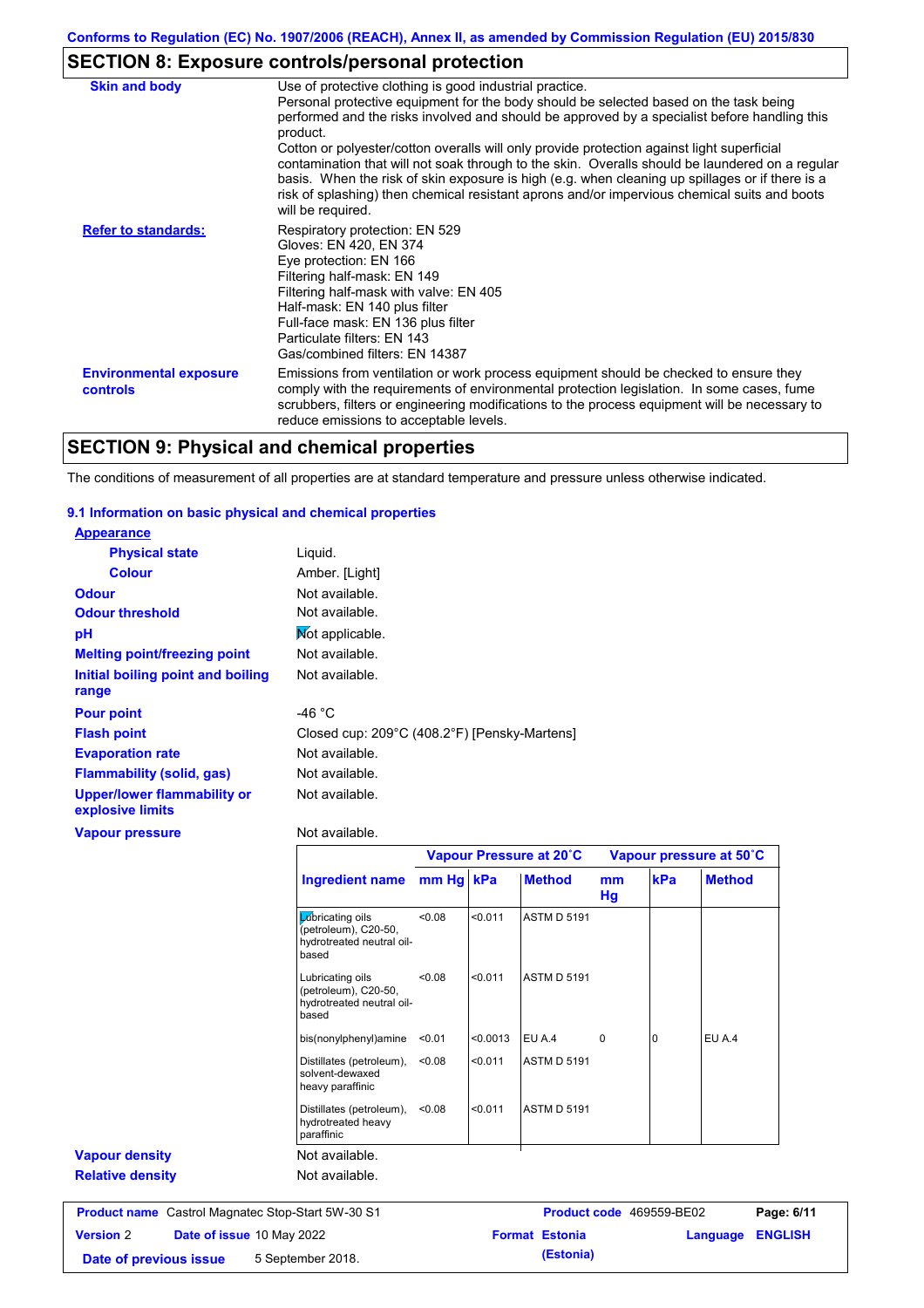# **SECTION 9: Physical and chemical properties**

| <b>Density</b>                                    | <1000 kg/m <sup>3</sup> (<1 g/cm <sup>3</sup> ) at 15 <sup>°</sup> C                                                                  |     |     |                |  |
|---------------------------------------------------|---------------------------------------------------------------------------------------------------------------------------------------|-----|-----|----------------|--|
| <b>Solubility(ies)</b>                            | insoluble in water.                                                                                                                   |     |     |                |  |
| <b>Partition coefficient: n-octanol/</b><br>water | Mot applicable.                                                                                                                       |     |     |                |  |
| <b>Auto-ignition temperature</b>                  | <b>Ingredient name</b>                                                                                                                | °C  | °F  | <b>Method</b>  |  |
|                                                   | bis(nonylphenyl)amine                                                                                                                 | 440 | 824 | <b>EU A.15</b> |  |
| <b>Decomposition temperature</b>                  | Not available.                                                                                                                        |     |     |                |  |
| <b>Viscosity</b>                                  | Kinematic: 59.9 mm <sup>2</sup> /s (59.9 cSt) at 40 $^{\circ}$ C<br>Kinematic: 10.3 mm <sup>2</sup> /s (10.3 cSt) at 100 $^{\circ}$ C |     |     |                |  |
| <b>Explosive properties</b>                       | Not available.                                                                                                                        |     |     |                |  |
| <b>Oxidising properties</b>                       | Not available.                                                                                                                        |     |     |                |  |
| <b>Particle characteristics</b>                   |                                                                                                                                       |     |     |                |  |
| <b>Median particle size</b>                       | Mot applicable.                                                                                                                       |     |     |                |  |
| 9.2 Other information                             |                                                                                                                                       |     |     |                |  |
| No additional information.                        |                                                                                                                                       |     |     |                |  |
| <b>SECTION 10: Stability and reactivity</b>       |                                                                                                                                       |     |     |                |  |

| <b>10.1 Reactivity</b>                            | No specific test data available for this product. Refer to Conditions to avoid and Incompatible<br>materials for additional information.                                |
|---------------------------------------------------|-------------------------------------------------------------------------------------------------------------------------------------------------------------------------|
| <b>10.2 Chemical stability</b>                    | The product is stable.                                                                                                                                                  |
| <b>10.3 Possibility of</b><br>hazardous reactions | Under normal conditions of storage and use, hazardous reactions will not occur.<br>Under normal conditions of storage and use, hazardous polymerisation will not occur. |
| <b>10.4 Conditions to avoid</b>                   | Avoid all possible sources of ignition (spark or flame).                                                                                                                |
| <b>10.5 Incompatible materials</b>                | Reactive or incompatible with the following materials: oxidising materials.                                                                                             |
| <b>10.6 Hazardous</b><br>decomposition products   | Under normal conditions of storage and use, hazardous decomposition products should not be<br>produced.                                                                 |

# **SECTION 11: Toxicological information**

## **11.1 Information on toxicological effects**

### **Acute toxicity estimates**

| <b>Product/ingredient name</b>                                                                                                                                                                                                                                 |                                                                                  | Oral (mg/<br>kg)                                              | <b>Dermal</b><br>(mg/kg) | <b>Inhalation</b><br>(gases)<br>(ppm) | <b>Inhalation</b><br>(vapours)<br>(mg/l) | <b>Inhalation</b><br><b>(dusts)</b><br>and mists)<br>(mg/l) |
|----------------------------------------------------------------------------------------------------------------------------------------------------------------------------------------------------------------------------------------------------------------|----------------------------------------------------------------------------------|---------------------------------------------------------------|--------------------------|---------------------------------------|------------------------------------------|-------------------------------------------------------------|
| Zong chain alkyl phenol                                                                                                                                                                                                                                        |                                                                                  | 2500                                                          | N/A                      | N/A                                   | N/A                                      | N/A                                                         |
| Routes of entry anticipated: Dermal, Inhalation.<br><b>Information on likely</b><br>routes of exposure                                                                                                                                                         |                                                                                  |                                                               |                          |                                       |                                          |                                                             |
| <b>Potential acute health effects</b>                                                                                                                                                                                                                          |                                                                                  |                                                               |                          |                                       |                                          |                                                             |
| Exposure to decomposition products may cause a health hazard. Serious effects may be<br><b>Inhalation</b><br>delayed following exposure.<br>No known significant effects or critical hazards.<br><b>Ingestion</b><br><b>Skin contact</b><br><b>Eye contact</b> |                                                                                  |                                                               |                          |                                       |                                          |                                                             |
|                                                                                                                                                                                                                                                                |                                                                                  |                                                               |                          |                                       |                                          |                                                             |
|                                                                                                                                                                                                                                                                |                                                                                  | Defatting to the skin. May cause skin dryness and irritation. |                          |                                       |                                          |                                                             |
|                                                                                                                                                                                                                                                                |                                                                                  | No known significant effects or critical hazards.             |                          |                                       |                                          |                                                             |
| Symptoms related to the physical, chemical and toxicological characteristics                                                                                                                                                                                   |                                                                                  |                                                               |                          |                                       |                                          |                                                             |
| <b>Inhalation</b>                                                                                                                                                                                                                                              | No specific data.                                                                |                                                               |                          |                                       |                                          |                                                             |
| <b>Ingestion</b>                                                                                                                                                                                                                                               | No specific data.                                                                |                                                               |                          |                                       |                                          |                                                             |
| <b>Skin contact</b>                                                                                                                                                                                                                                            | Adverse symptoms may include the following:<br>irritation<br>dryness<br>cracking |                                                               |                          |                                       |                                          |                                                             |
| <b>Eye contact</b>                                                                                                                                                                                                                                             | No specific data.                                                                |                                                               |                          |                                       |                                          |                                                             |
| <b>Product name</b> Castrol Magnatec Stop-Start 5W-30 S1                                                                                                                                                                                                       |                                                                                  |                                                               |                          | Product code 469559-BE02              |                                          | Page: 7/11                                                  |
| <b>Version 2</b><br>Date of issue 10 May 2022                                                                                                                                                                                                                  |                                                                                  |                                                               | <b>Format Estonia</b>    |                                       |                                          | <b>ENGLISH</b><br>Language                                  |
| 5 September 2018.<br>Date of previous issue                                                                                                                                                                                                                    |                                                                                  |                                                               |                          | (Estonia)                             |                                          |                                                             |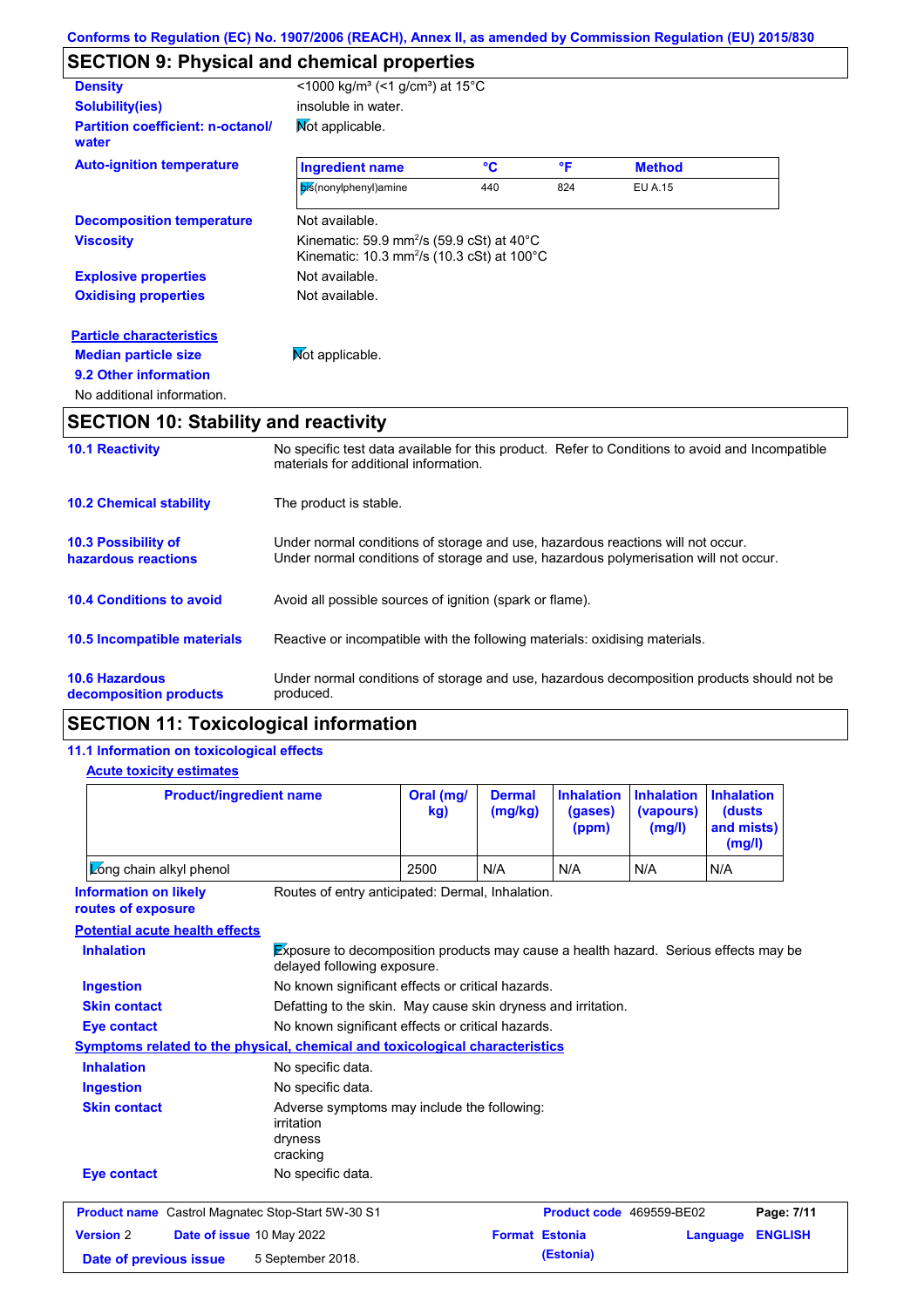# **SECTION 11: Toxicological information**

|                                         | Delayed and immediate effects as well as chronic effects from short and long-term exposure                                                                                                                                                                                                                                                                                                               |
|-----------------------------------------|----------------------------------------------------------------------------------------------------------------------------------------------------------------------------------------------------------------------------------------------------------------------------------------------------------------------------------------------------------------------------------------------------------|
| <b>Inhalation</b>                       | Overexposure to the inhalation of airborne droplets or aerosols may cause irritation of the<br>respiratory tract.                                                                                                                                                                                                                                                                                        |
| <b>Ingestion</b>                        | Ingestion of large quantities may cause nausea and diarrhoea.                                                                                                                                                                                                                                                                                                                                            |
| <b>Skin contact</b>                     | Prolonged or repeated contact can defat the skin and lead to irritation and/or dermatitis.                                                                                                                                                                                                                                                                                                               |
| Eye contact                             | Potential risk of transient stinging or redness if accidental eye contact occurs.                                                                                                                                                                                                                                                                                                                        |
| <b>Potential chronic health effects</b> |                                                                                                                                                                                                                                                                                                                                                                                                          |
| <b>General</b>                          | USED ENGINE OILS<br>Combustion products resulting from the operation of internal combustion engines contaminate<br>engine oils during use. Used engine oil may contain hazardous components which have the<br>potential to cause skin cancer. Frequent or prolonged contact with all types and makes of used<br>engine oil must therefore be avoided and a high standard of personal hygiene maintained. |
| <b>Carcinogenicity</b>                  | No known significant effects or critical hazards.                                                                                                                                                                                                                                                                                                                                                        |
| <b>Mutagenicity</b>                     | No known significant effects or critical hazards.                                                                                                                                                                                                                                                                                                                                                        |
| <b>Developmental effects</b>            | No known significant effects or critical hazards.                                                                                                                                                                                                                                                                                                                                                        |
| <b>Fertility effects</b>                | No known significant effects or critical hazards.                                                                                                                                                                                                                                                                                                                                                        |

# **SECTION 12: Ecological information**

#### **12.1 Toxicity**

**Environmental hazards** Not classified as dangerous

### **12.2 Persistence and degradability**

Expected to be biodegradable.

#### **12.3 Bioaccumulative potential**

This product is not expected to bioaccumulate through food chains in the environment.

| <b>12.4 Mobility in soil</b>                            |                                                                      |
|---------------------------------------------------------|----------------------------------------------------------------------|
| <b>Soil/water partition</b><br><b>coefficient (Koc)</b> | Not available.                                                       |
| <b>Mobility</b>                                         | Spillages may penetrate the soil causing ground water contamination. |

### **12.5 Results of PBT and vPvB assessment**

Product does not meet the criteria for PBT or vPvB according to Regulation (EC) No. 1907/2006, Annex XIII.

### **12.6 Other adverse effects**

Spills may form a film on water surfaces causing physical damage to organisms. Oxygen transfer could also be impaired. **Other ecological information**

## **SECTION 13: Disposal considerations**

### **13.1 Waste treatment methods**

### **Product**

**Methods of disposal**

Where possible, arrange for product to be recycled. Dispose of via an authorised person/ licensed waste disposal contractor in accordance with local regulations.

**Hazardous waste** Yes.

| European waste catalogue (EWC) |                                                                  |  |
|--------------------------------|------------------------------------------------------------------|--|
| <b>Waste code</b>              | <b>Waste designation</b>                                         |  |
| 13 02 05*                      | Imineral-based non-chlorinated engine, gear and lubricating oils |  |

However, deviation from the intended use and/or the presence of any potential contaminants may require an alternative waste disposal code to be assigned by the end user.

#### **Packaging**

| <b>Methods of disposal</b> | Where possible, arrange for product to be recycled. Dispose of via an authorised person/<br>licensed waste disposal contractor in accordance with local regulations.                                                                    |
|----------------------------|-----------------------------------------------------------------------------------------------------------------------------------------------------------------------------------------------------------------------------------------|
| <b>Special precautions</b> | This material and its container must be disposed of in a safe way. Empty containers or liners<br>may retain some product residues. Avoid dispersal of spilt material and runoff and contact with<br>soil, waterways, drains and sewers. |
| <b>References</b>          | Commission 2014/955/EU<br>Directive 2008/98/EC                                                                                                                                                                                          |

| <b>Product name</b> Castrol Magnatec Stop-Start 5W-30 S1 |  | Product code 469559-BE02         |  | Page: 8/11            |                         |  |
|----------------------------------------------------------|--|----------------------------------|--|-----------------------|-------------------------|--|
| <b>Version 2</b>                                         |  | <b>Date of issue 10 May 2022</b> |  | <b>Format Estonia</b> | <b>Language ENGLISH</b> |  |
| Date of previous issue                                   |  | 5 September 2018.                |  | (Estonia)             |                         |  |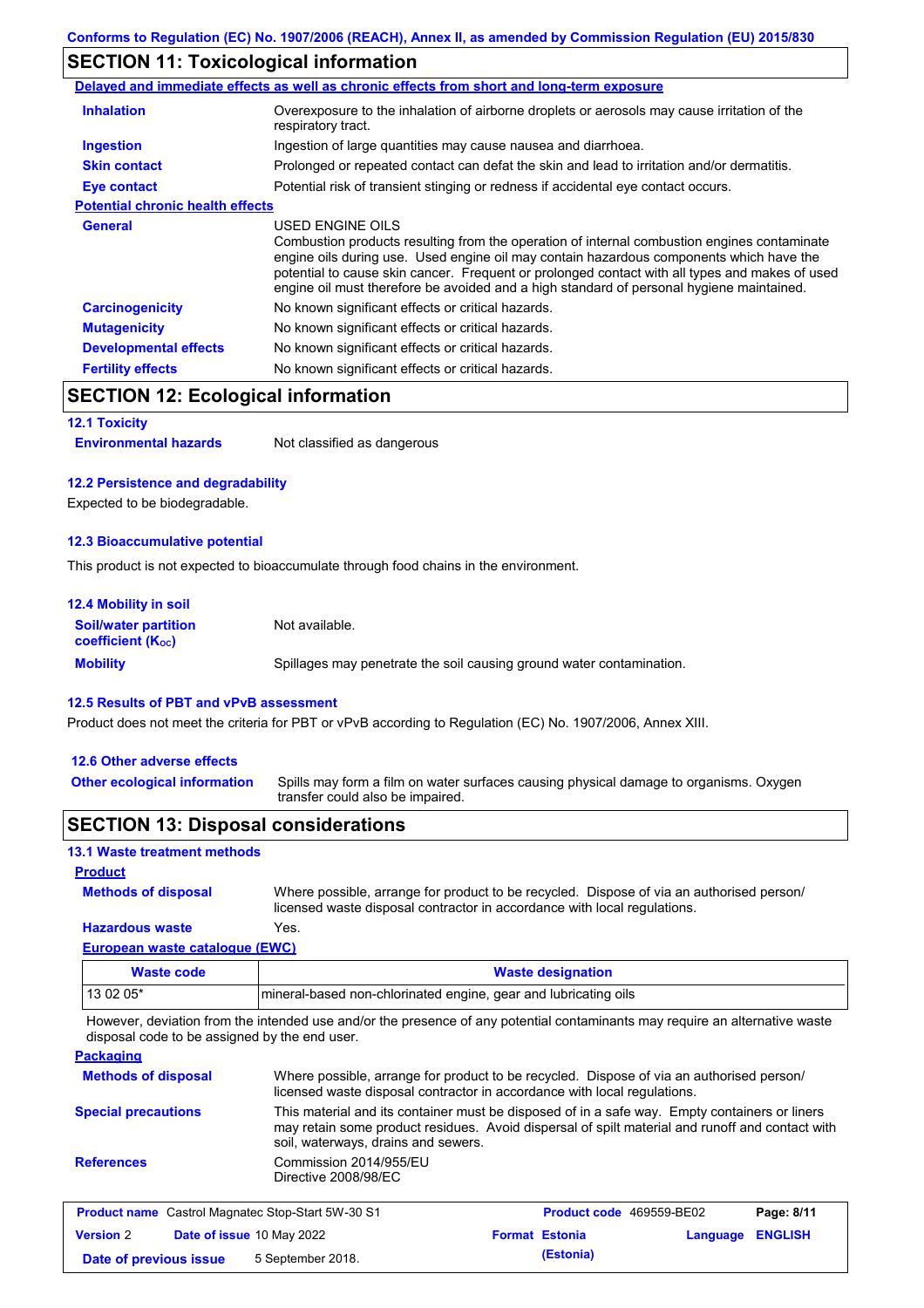#### - - - - - - - - - Not regulated. Not regulated. Not regulated. - - - **SECTION 14: Transport information ADR/RID IMDG IATA 14.1 UN number 14.2 UN proper shipping name 14.3 Transport hazard class(es) 14.4 Packing group ADN Additional information 14.5 Environmental hazards** No. 1980 | No. 1980 | No. 1980 | No. 1980 | No. 1980 | No. 1980 | No. 1980 | No. 1980 | No. 1980 | No. 1980 | Not regulated. - -<br>No. - -

**14.6 Special precautions for user** Not available.

**14.7 Transport in bulk according to IMO instruments**

**Version** 2

Not available.

# **SECTION 15: Regulatory information**

**Other regulations REACH Status** The company, as identified in Section 1, sells this product in the EU in compliance with the current requirements of REACH. **15.1 Safety, health and environmental regulations/legislation specific for the substance or mixture EU Regulation (EC) No. 1907/2006 (REACH) Annex XIV - List of substances subject to authorisation Substances of very high concern** None of the components are listed. All components are listed or exempted. All components are listed or exempted. All components are listed or exempted. All components are listed or exempted. All components are active or exempted. All components are listed or exempted. At least one component is not listed. **United States inventory (TSCA 8b) Australia inventory (AIIC) Canada inventory China inventory (IECSC) Japan inventory (CSCL) Korea inventory (KECI) Philippines inventory (PICCS) Taiwan Chemical Substances Inventory (TCSI)** All components are listed or exempted. **Ozone depleting substances (1005/2009/EU)** Not listed. **Prior Informed Consent (PIC) (649/2012/EU)** None of the components are listed. **Annex XIV EU Regulation (EC) No. 1907/2006 (REACH) Annex XVII - Restrictions on the manufacture, placing on the market and use of certain dangerous substances, mixtures and articles** Not applicable. **Product name** Castrol Magnatec Stop-Start 5W-30 S1 **Product code** 469559-BE02 **Page: 9/11** 

**Date of issue** 10 May 2022 **Format Estonia Language ENGLISH**

**Date of previous issue** 5 September 2018. **(Estonia) (Estonia)**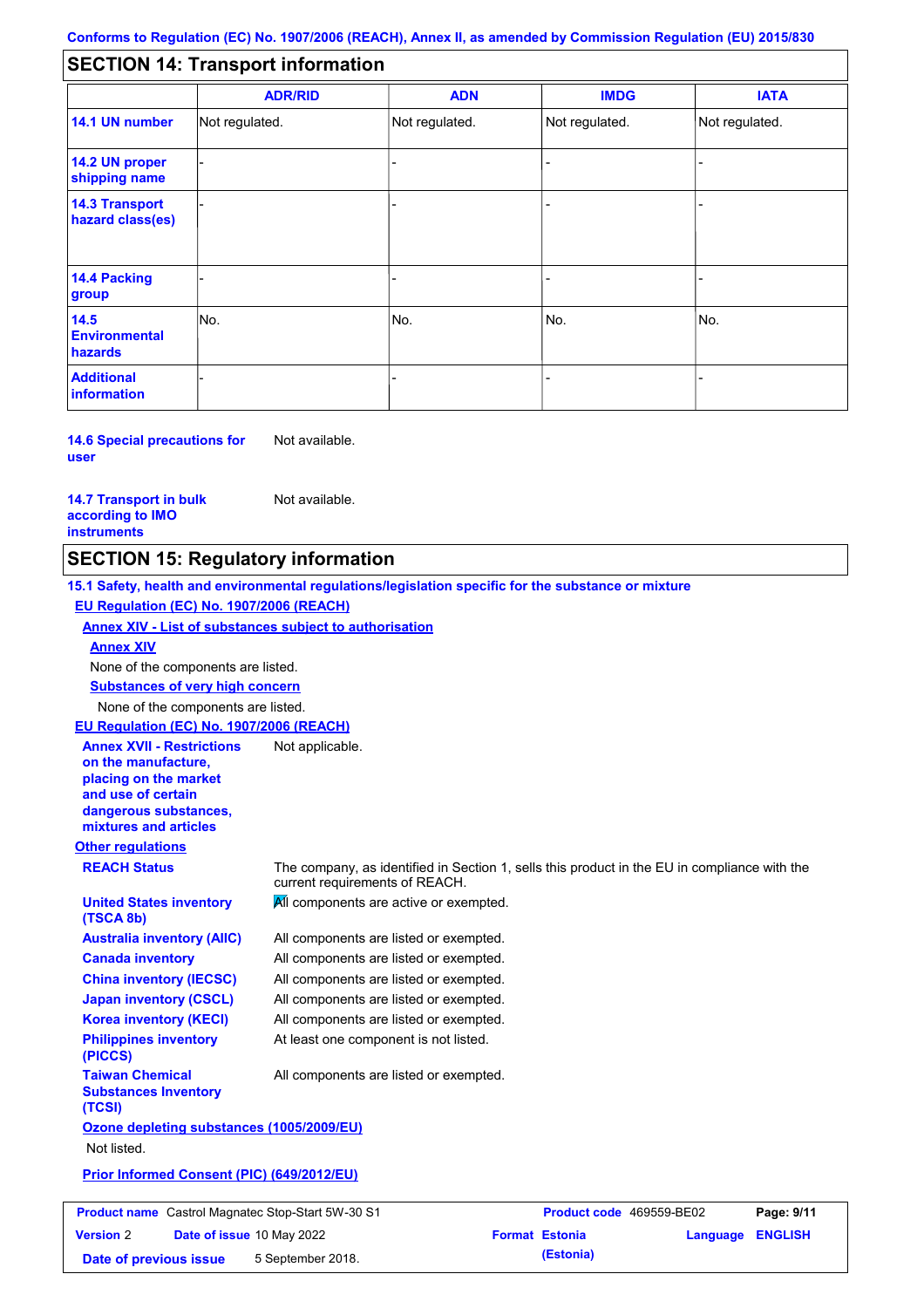# **SECTION 15: Regulatory information**

Not listed.

**Persistent Organic Pollutants** Not listed.

### **EU - Water framework directive - Priority substances**

None of the components are listed.

**Seveso Directive**

This product is not controlled under the Seveso Directive.

| <b>15.2 Chemical safety</b> | A Chemical Safety Assessment has been carried out for one or more of the substances within  |
|-----------------------------|---------------------------------------------------------------------------------------------|
| assessment                  | this mixture. A Chemical Safety Assessment has not been carried out for the mixture itself. |

# **SECTION 16: Other information**

| <b>Abbreviations and acronyms</b> | ADN = European Provisions concerning the International Carriage of Dangerous Goods by                                           |
|-----------------------------------|---------------------------------------------------------------------------------------------------------------------------------|
|                                   | Inland Waterway<br>ADR = The European Agreement concerning the International Carriage of Dangerous Goods by                     |
|                                   | Road                                                                                                                            |
|                                   | ATE = Acute Toxicity Estimate                                                                                                   |
|                                   | BCF = Bioconcentration Factor                                                                                                   |
|                                   | CAS = Chemical Abstracts Service                                                                                                |
|                                   | CLP = Classification, Labelling and Packaging Regulation [Regulation (EC) No. 1272/2008]                                        |
|                                   | CSA = Chemical Safety Assessment                                                                                                |
|                                   | CSR = Chemical Safety Report                                                                                                    |
|                                   | DMEL = Derived Minimal Effect Level                                                                                             |
|                                   | DNEL = Derived No Effect Level                                                                                                  |
|                                   | EINECS = European Inventory of Existing Commercial chemical Substances                                                          |
|                                   | ES = Exposure Scenario                                                                                                          |
|                                   | EUH statement = CLP-specific Hazard statement                                                                                   |
|                                   | EWC = European Waste Catalogue                                                                                                  |
|                                   | GHS = Globally Harmonized System of Classification and Labelling of Chemicals<br>IATA = International Air Transport Association |
|                                   | IBC = Intermediate Bulk Container                                                                                               |
|                                   | IMDG = International Maritime Dangerous Goods                                                                                   |
|                                   | LogPow = logarithm of the octanol/water partition coefficient                                                                   |
|                                   | MARPOL = International Convention for the Prevention of Pollution From Ships, 1973 as                                           |
|                                   | modified by the Protocol of 1978. ("Marpol" = marine pollution)                                                                 |
|                                   | OECD = Organisation for Economic Co-operation and Development                                                                   |
|                                   | PBT = Persistent, Bioaccumulative and Toxic                                                                                     |
|                                   | <b>PNEC</b> = Predicted No Effect Concentration                                                                                 |
|                                   | REACH = Registration, Evaluation, Authorisation and Restriction of Chemicals Regulation                                         |
|                                   | [Regulation (EC) No. 1907/2006]                                                                                                 |
|                                   | RID = The Regulations concerning the International Carriage of Dangerous Goods by Rail                                          |
|                                   | <b>RRN = REACH Registration Number</b>                                                                                          |
|                                   | SADT = Self-Accelerating Decomposition Temperature                                                                              |
|                                   | SVHC = Substances of Very High Concern                                                                                          |
|                                   | STOT-RE = Specific Target Organ Toxicity - Repeated Exposure<br>STOT-SE = Specific Target Organ Toxicity - Single Exposure      |
|                                   | $TWA = Time$ weighted average                                                                                                   |
|                                   | $UN = United Nations$                                                                                                           |
|                                   | UVCB = Complex hydrocarbon substance                                                                                            |
|                                   | VOC = Volatile Organic Compound                                                                                                 |
|                                   | vPvB = Very Persistent and Very Bioaccumulative                                                                                 |
|                                   | Varies = may contain one or more of the following 64741-88-4 / RRN 01-2119488706-23,                                            |
|                                   | 64741-89-5 / RRN 01-2119487067-30, 64741-95-3 / RRN 01-2119487081-40, 64741-96-4/ RRN                                           |
|                                   | 01-2119483621-38, 64742-01-4 / RRN 01-2119488707-21, 64742-44-5 / RRN                                                           |
|                                   | 01-2119985177-24, 64742-45-6, 64742-52-5 / RRN 01-2119467170-45, 64742-53-6 / RRN                                               |
|                                   | 01-2119480375-34, 64742-54-7 / RRN 01-2119484627-25, 64742-55-8 / RRN                                                           |
|                                   | 01-2119487077-29, 64742-56-9 / RRN 01-2119480132-48, 64742-57-0 / RRN                                                           |
|                                   | 01-2119489287-22, 64742-58-1, 64742-62-7 / RRN 01-2119480472-38, 64742-63-8,                                                    |
|                                   | 64742-65-0 / RRN 01-2119471299-27, 64742-70-7 / RRN 01-2119487080-42, 72623-85-9 /                                              |
|                                   | RRN 01-2119555262-43, 72623-86-0 / RRN 01-2119474878-16, 72623-87-1 / RRN                                                       |
|                                   | 01-2119474889-13                                                                                                                |

### **Procedure used to derive the classification according to Regulation (EC) No. 1272/2008 [CLP/GHS]**

| <b>Classification</b>                       |                                                          |                          | <b>Justification</b> |                |  |  |  |
|---------------------------------------------|----------------------------------------------------------|--------------------------|----------------------|----------------|--|--|--|
| Not classified.                             |                                                          |                          |                      |                |  |  |  |
|                                             | <b>Product name</b> Castrol Magnatec Stop-Start 5W-30 S1 | Product code 469559-BE02 |                      | Page: 10/11    |  |  |  |
| <b>Version 2</b>                            | Date of issue 10 May 2022                                | <b>Format Estonia</b>    | Language             | <b>ENGLISH</b> |  |  |  |
| 5 September 2018.<br>Date of previous issue |                                                          | (Estonia)                |                      |                |  |  |  |